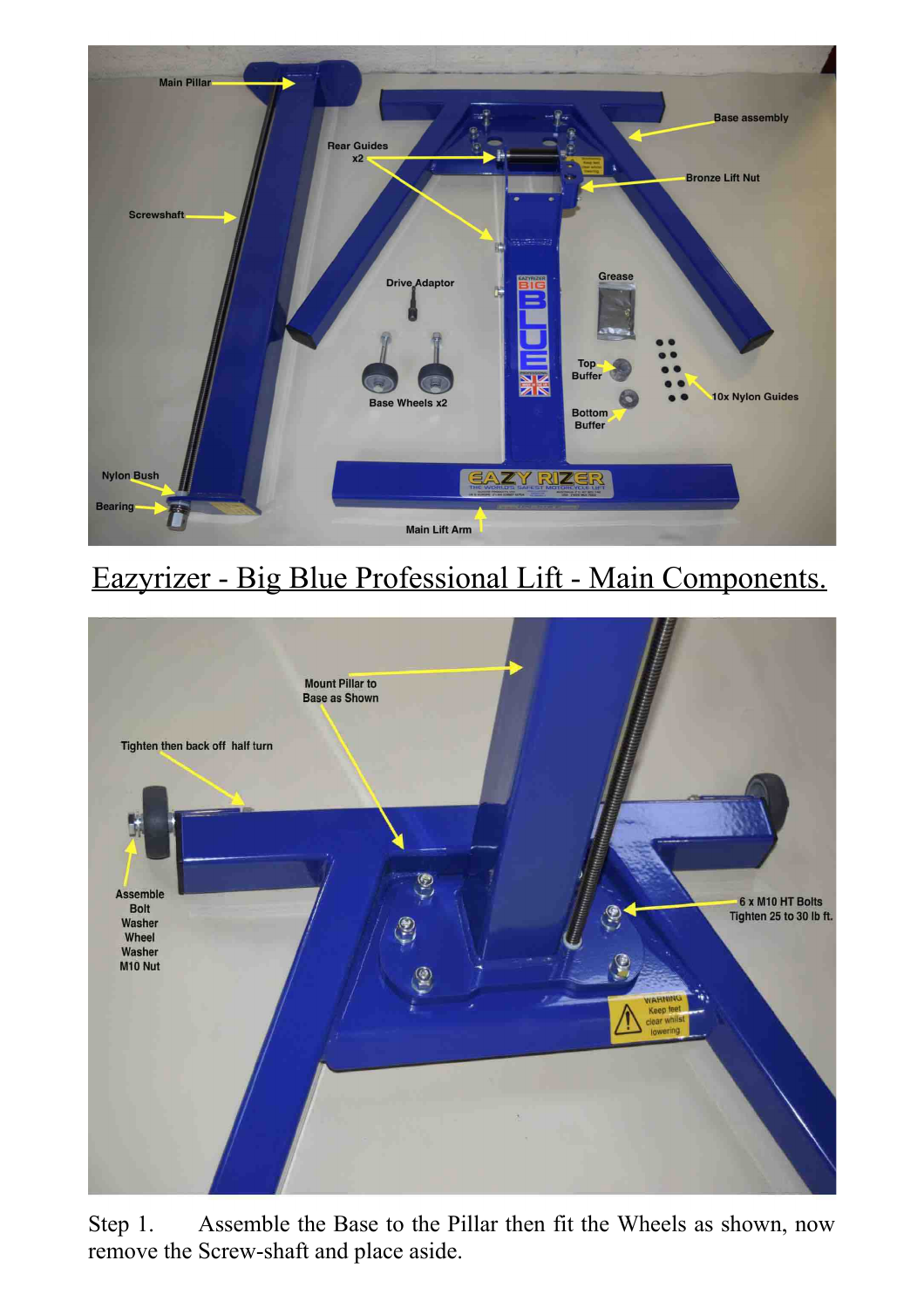

Step 2. Remove the 2 outer Guides & Bolts and insert the 10 Nylon Guide buttons in the holes as shown, use grease to hold if needed.



Step 3. Carefully position the Lifting Arm on the Pillar replacing both Guide assemblies & tighten all 3 bolts to 25-30lb ft torque, keep the large rubber buffer in the position shown and feed the Screw-shaft clockwise through the Bronze lifting nut and into the Base.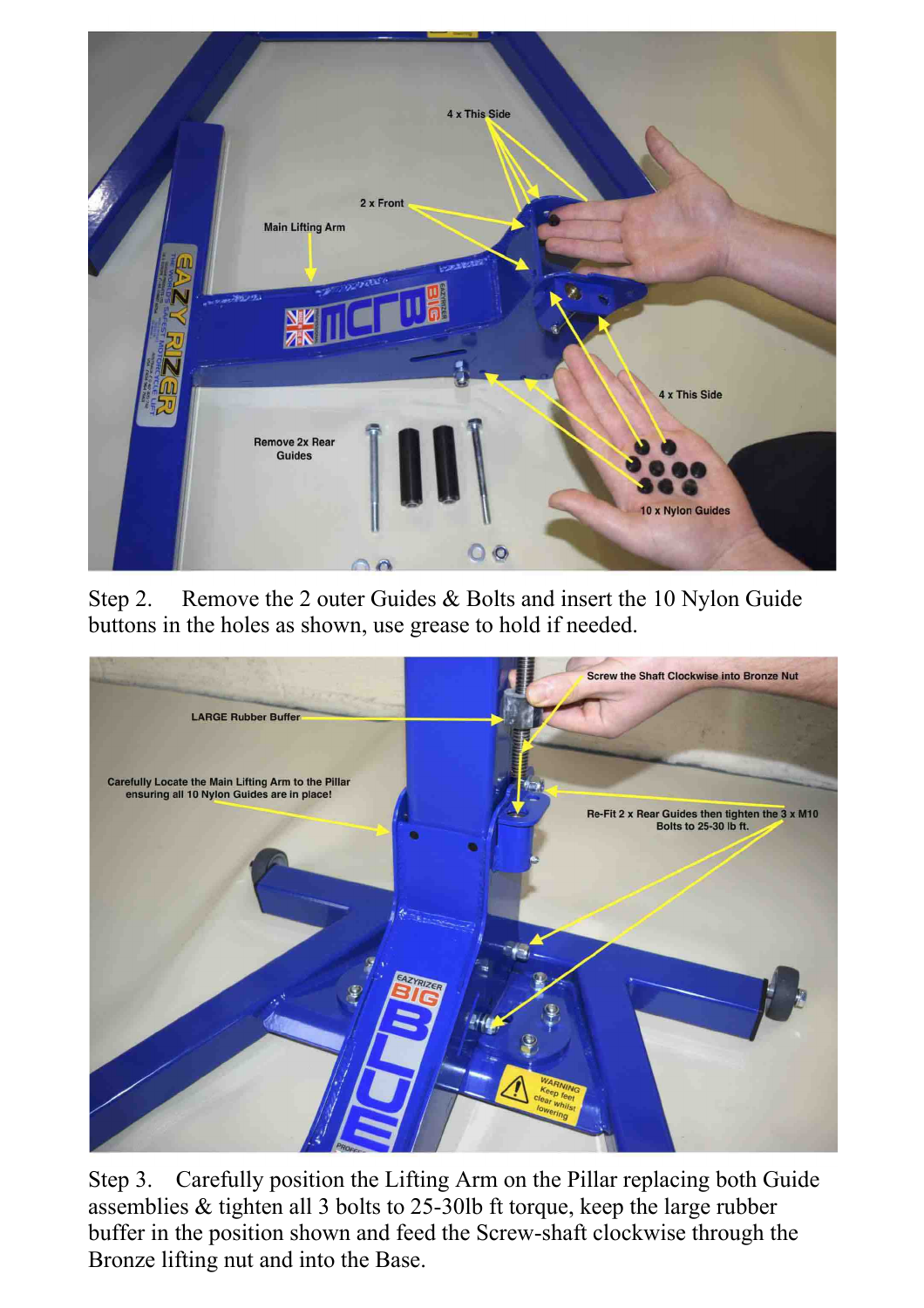

Step 4. Turn the lift over and finish assembling the components in the order shown then bend over the tabs of the split pin.



Carry out a full final check that all is OK and if so the lift will be ready for use. As the lift is raised for the first time the Large Rubber Buffer will be forced onto the White Nylon Bush at the top of the lift, avoid any grease at this point as the rubber will NOT stay in place on the nylon bush.